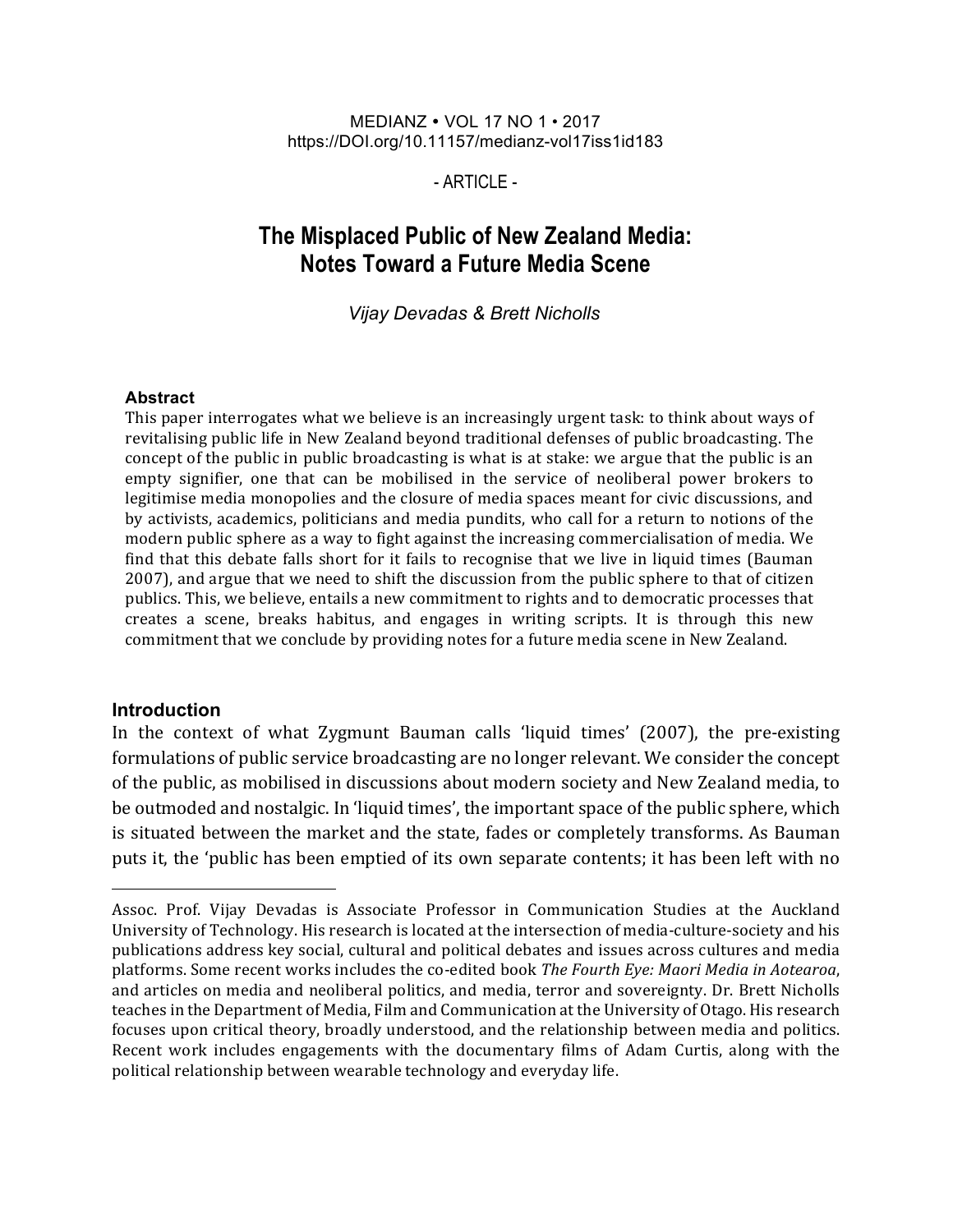agenda of its own  $-$  it is now but an agglomeration of private troubles, worries and problems. [...] The list of "public issues" is no different from that of private affairs' (1999, 65). New Zealand's liquid times are no exception. For instance, the latest budget from New Zealand's National Party government confirms Bauman's point. As the Tertiary Education Union explains, the finance minister, Steven Joyce, plans to 'cut more than \$15.5 million in funding to our public universities and polytechnics, while increasing funding to private providers by almost \$24 million' (2017). This collapse of the private and public, of course, relates specifically to education here, but the indistinction between these spheres has long been in place in institutions such as New Zealand on Air (NZOA). NZOA distributes public funds to both commercial and public media outlets without discrimination. New Zealand stories/expressions, it would seem, transcend the private/public divide within civil society. As Dan Hind puts it, succinctly articulating the compromised location of NZOA, 'both the public service ethos and neoliberalism seek to do without a population operating as an autonomous public. In the first, well-meaning technocrats, who are properly responsive to the reasonable demands of the population deliver the best of all possible worlds. In the second, market forces are left to do the work' (2012, 202).

For these times, we thus need a new conceptual arsenal and practical framework to challenge and reconfigure the current media climate in New Zealand. We say new, rather than call for a return to modern publics, because the neoliberal trajectory cannot be directly halted and reversed. This is, indeed, a dire situation. Neoliberal practices and policies have inflicted devastating social and economic effects upon communities across the planet in diverse ways (Kelsey 1997; Harvey 2005; Bargh 2007; Piketty 2014; Hacon 2017). The problem for us, therefore, is not whether or not this trajectory should be challenged, but how should it be challenged. We argue that a return to long standing concepts of the modern public are no longer tenable. Instead, we need to mobilise the concept of citizenship as grounds for staging our discontent with neoliberal capital and commercial media's assault upon public life and debate in order to reconfigure media systems.

# **The Public in New Zealand Media**

There has been a strong chorus of criticism of the commercialisation of public broadcasting in New Zealand, particularly in relation to the industry merger discussions, lack of diversity in content, financialisation of media ownership, and the erosion of democracy and debate. The voices against the axing of *Campbell Live*, the petition against the shutting down of TVNZ7, and the formation of collectivities such as The Coalition for Better Broadcasting are material examples of activism that rightly stage their argument against the corrosive effects of neoliberalism upon media culture. These everyday citizens, scholars and media-political pundits argue that we are witnessing the impending, if not the, demise of public broadcasting.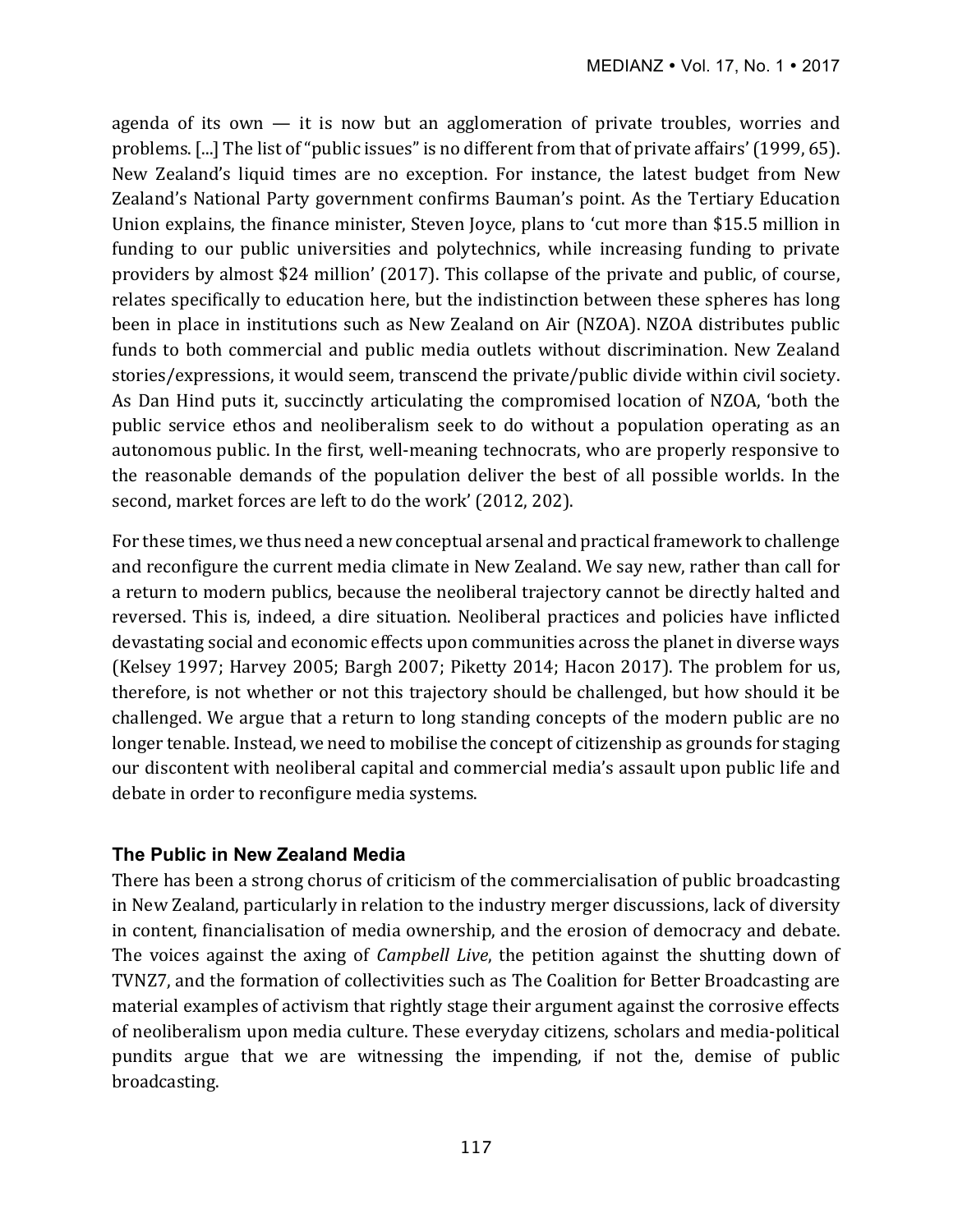Indeed, the demise of public broadcasting in New Zealand was one of the key themes that emerged in the Agenda 2020 symposium (held at Auckland University of Technology in 2017). Presentations focused upon on how this demise took place (financialisation, looming monopolisation), and, by and large, called for a return to a public service broadcasting model. The Politicians Panel on the second day of the symposium, which included representatives from the Greens, Labour and New Zealand First Parties (with the notable absence of the National Party), collectively affirmed their commitment to funding public broadcasting, specifically Radio New Zealand and Television New Zealand. Across the panel there was also a general agreement on the need for publicly-funded journalism, configured along the same lines as the NZOA model. Such funding, the panel asserted, would ensure that 'our' stories would be produced and distributed, and powerful elites questioned and challenged.

What strikes us as interesting is that across the two days, participants were quite clear in their desire to have a committed public broadcasting policy that would enable what Claire Curran, the Labour Party representative on the panel, called 'public interest broadcasting'. Given the aforementioned collapse of the public and private spheres, as per Bauman, we wonder where this public might be. We claim this desire to return to modern concepts of the public fails to comprehend the tenor of our liquid times. So what is the public, or how is the concept of the public understood? The concept of the public in these debates is, of course, derived from Jurgen Habermas's influential work. Habermas's work is the urtext of public sphere theory.

As Habermas articulated the concept, the public sphere mediates between the various interconnected but autonomous spheres that mark modern societies: the state, the private sphere of commodity exchange and labour, and the private sphere of the family and intimacy. Habermas explains:

By "public sphere" we mean first of all a domain of our social life in which such a thing as public opinion can be formed. Access to the public sphere is open in principle to all citizens. A portion of the public sphere is constituted in every conversation in which private persons come together to form a public.  $[\dots]$ Citizens act as a public when they deal with matters of general interest without being subject to coercion; thus with the guarantee that they may assemble and unite freely, and express and publicise their opinions freely. When the public is large, this kind of communication requires certain means of dissemination and influence; today newspapers and periodicals, radio and television are the media of the public sphere (1974, 49).

We could perhaps update this list by including social media, though there remains some doubt as to whether social media has the symbolic capacity to function as a public sphere (Habermas 2005, 422; Dean 2009, 26). At any rate, social media does reveal what Fredric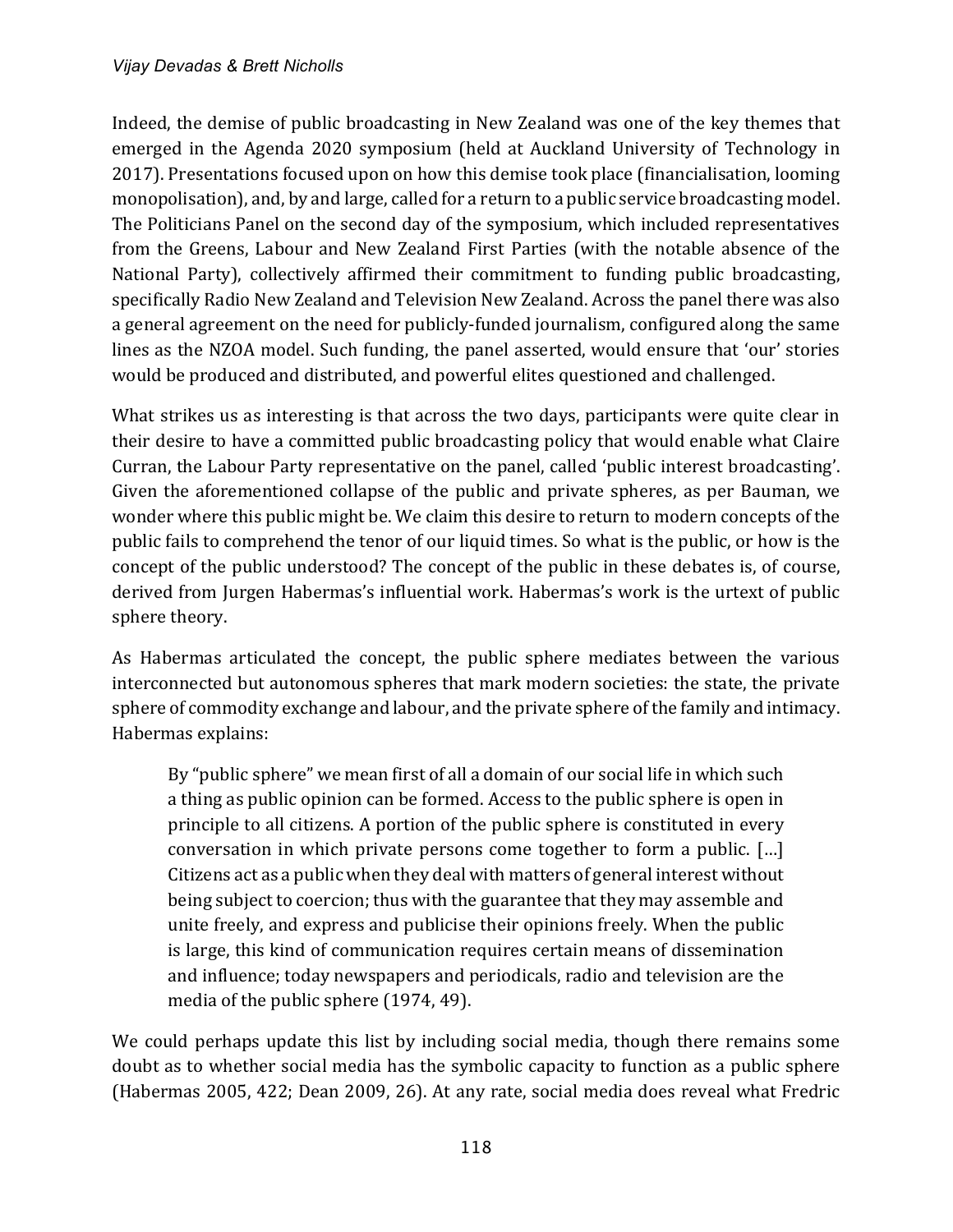Jameson calls a 'utopian impulse' (2005, 10), and it has, at times, proved to be a powerful tool for mobilising voices for political change. As Srnicek and Williams put it, the 'internet and social media are giving a voice to billions who previously went unheard, bringing global participative democracy closer than ever to existence' (2015, 13). The full potential of this democratic impulse, however, has tended to be blunted in a liquid environment ruled by media corporations such as Facebook and Twitter. An autonomous public sphere, within the current liquid conjunction, can no longer function in terms of Habermas's normative idealism. 

The point about the public sphere is that it operates independently from political and economic power, is 'open to all' (Habermas 1991, 52) and free from state coercion *and* private ownership. The public sphere, Habermas tells us, is a rational 'sounding board for problems that must be processed by the political system because they cannot be solved elsewhere. To this extent, the public sphere is a warning system with sensors' (1996, 359). It operates at the interface between the state and civil society, and directly engages with the problem of political legitimation. By 'producing political communication, by keeping it alive, by steering – *and filtering* – it', Habermas thus understands 'the public sphere as an intermediate system of mass communication, situated between the formally-organised deliberations and negotiations at the centre and the arranged or informal conversations which take place in civil society at the periphery of the political system' (2009, 159). Crucially, civil society is much more likely to have a direct impact through the public sphere when the state itself enters a time of crisis and mobilises power, or when the government abuses power. For Habermas, 'the image of a commercial media-dominated public sphere pertains only to a public sphere at rest' (1996, 379). However, 'in periods of mobilisation, the structures that actually support the authority of a critically engaged public begin to vibrate. The balance of power between civil society and the political system then shifts' (Habermas 1996, 379).

In the current conjuncture, we would question the claim that periods of crisis strengthen the influence of civil society upon the state. In periods of crisis — such as the recent collapse of financial markets, rising state debt, terrorist threats, global warming, and so on  $-$  the state has become less responsive to the voice of civil society. It is the discourse of crisis itself that legitimates the operation of the state. We now have unprecedented levels of surveillance and state secrecy with respect to covert military operations, and the centrality and volatility of markets requires, it would seem, the attention of experts who are far removed from the auspices of the public sphere. In addition, the increased deregulation and commercialisation of conventional media has resulted in tabloid forms of news and current affairs. In this situation, sensationalism and simplification have become the rule rather than the exception. Habermas (2006) is, of course, acutely aware of this situation, yet he continues to argue, we think mistakenly, that the principles of the public sphere cannot, ultimately, be blotted out.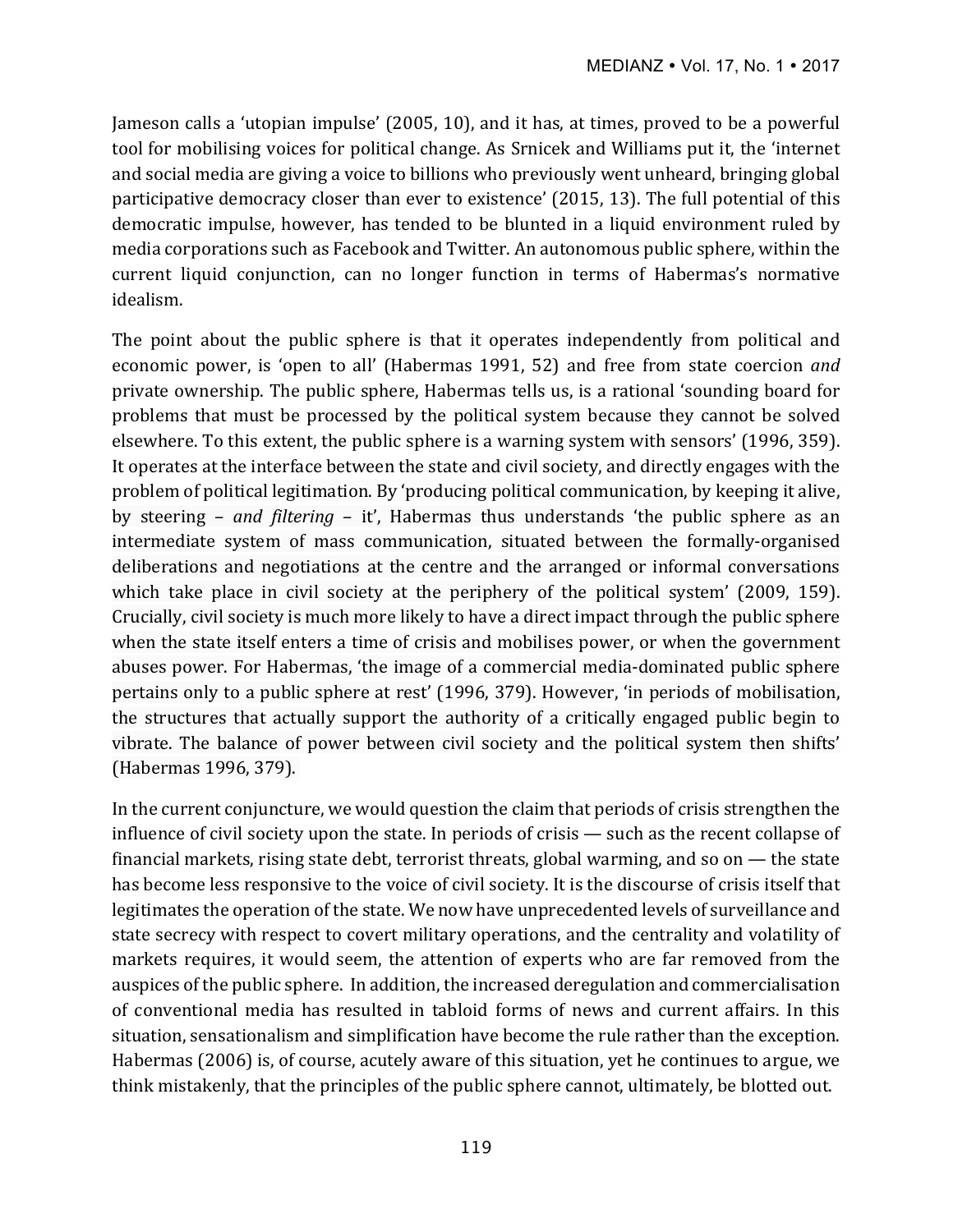The question Habermas opens up across his work is the relationship between the public sphere and the economic and political spheres. Public sphere theory tends to assume that social life is either political, economic, or cultural. As Nicholas Garnham puts it, public sphere theory '(a) presupposes and then tries to develop in its practice a set of social relations which are distinctly political rather than economic, and (b) at the same time attempts to insulate itself from control by the state as opposed to, and this is often forgotten, political control' (1986, 49). Moreover, Garnham goes on to note, public sphere theory fails 'to recognise the problem of mediation within the Public Sphere and thus the role of knowledge-brokers [such as journalists] within the system' (1986, 49). A careful tracing of how the public appears in discussion about public broadcasting in New Zealand shows that it has always been a category that is discursively used and owned by those in power, that it is a central part of the state, and has been used as a conduit for gatekeeping by editors or commissioning bodies such as NZOA (Reid 2014).

Of course, Habermas and Habermasians rightly point out that the public sphere is an ideal formulation. Habermas does not actually claim that the public sphere exists or has existed. His claim, while being carefully attuned to the limitations of its implementation (such as unequal access to education and so on), is that it *ought* to. We concur, but this ideal is constructed in terms of an understanding of modern society that, we would argue, no longer has any purchase. Modern society is characterised by clearly defined conflicts between labour and capital, the state and the market, and between the public and the private. As Bauman puts it in an interview with Nicholas Gane:

the "solid-modern" setting made the mutual engagement and confrontation of "the elite" and "the masses" [...] direct, close, inevitable, inescapable and permanent. Both sides were locality dependent; they fought for control over the same place while being acutely aware that in that place they were bound to remain for a very long time [...] As one would expect in such circumstances, conflict was profound and battles ferocious, but also the desperate search for a livable *modus vivendi* was earnest and intense. [...] This has changed, and must have changed, when [in liquid times] the sides of the conflict disengaged — one side moving into a different sphere and emancipating from its local bonds and commitments, while the other side stays tied to the place, or is forced to stay tied  $(2004, 26)$ .

In liquid times, political and corporate elites withdraw from directly engaging with civil society at the local level and engage, instead, with the flows of global capital. The space left by this withdrawal from civil society is filled simply by a public relations machine that churns out sound bites, photo opportunities, and opinion polls. This machine merely simulates engagement with civil society, 'and "the society of the spectacle" assumes its full meaning' (Baudrillard 2014, 88). There is no stronger confirmation of this withdrawal than the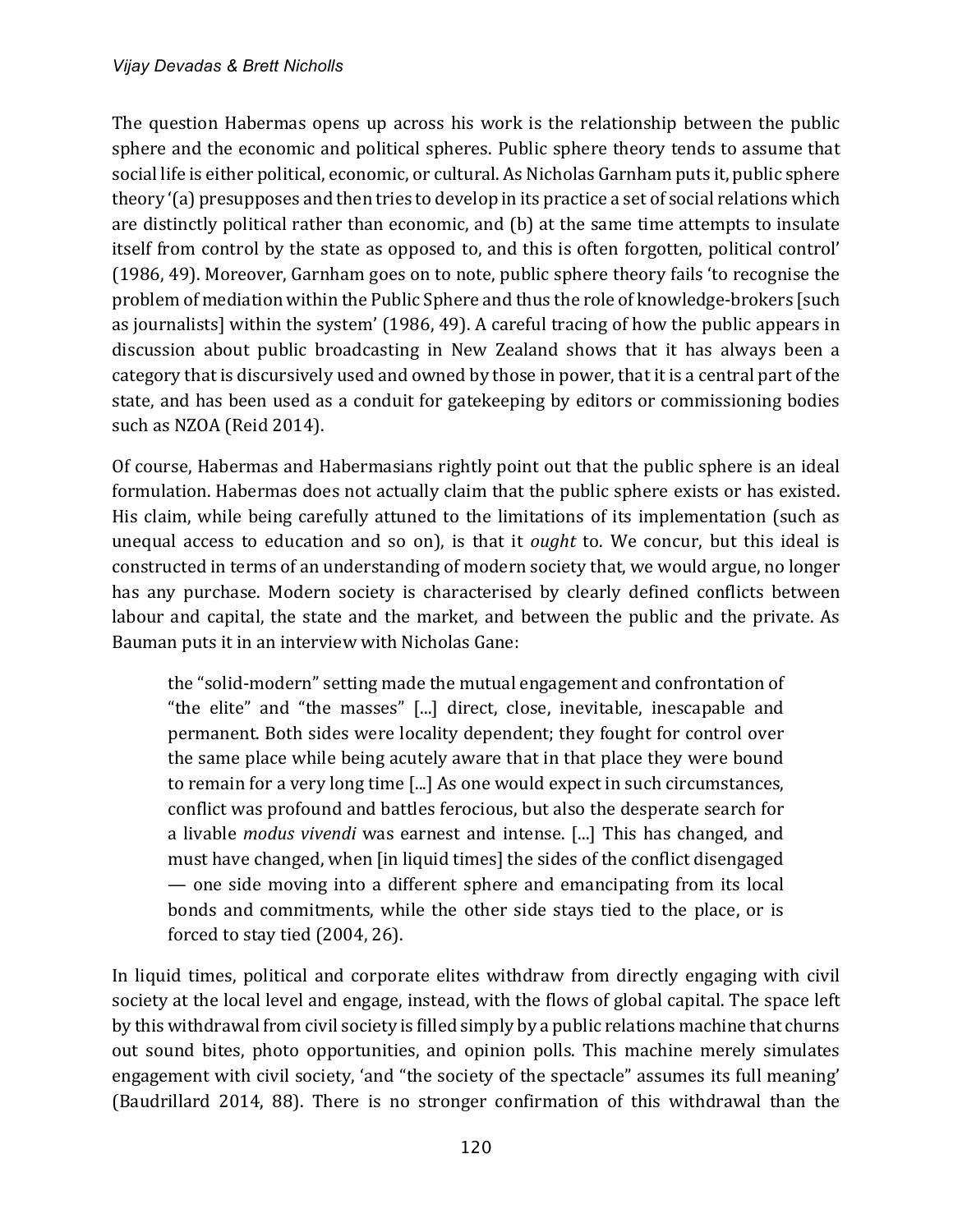governing National Party shunning the invitation to contribute to the Agenda 2020 symposium. Civil society, it would seem - that is industry professionals and media and communication scholars - is not a recognised sphere from the perspective of governance in New Zealand, or, at the very least, the government can recognise it or ignore it as per the calculated demands of the public relations machine.

This withdrawal is not simply because of the ideological disposition of the National Party, which no doubt does contribute to this. It is primarily produced by the aforementioned shifts across capitalist societies as a whole. This shift is easily made, we would contend, because the concept of the public is not legally linked to citizenship. At any rate, in the current conjuncture we might even say that New Zealand is basically a one-party state with various factions. The ascendent National Party attempts to deepen and further neoliberalism, while the left (oppositional) factions, if such exists at all, merely attempt to temper its effects. The Labour Party's commitment to 'public interest broadcasting', as articulated by Claire Curran on the aforementioned Politicians Panel, clearly aims to temper the demise of the public sphere rather than reverse this trend. The more urgent problem still demands a response, which is how to construct publics in a situation in which publics are structurally limited. We would thus argue that a more radical approach is required, one grounded in the legal and rights based concept of citizenship.

Given the above concerns, we believe that we need to shift from a discussion of the public spheres to that of citizen publics, for this move, as we envision it, entails a new commitment to rights and to democratic processes. What do we mean by citizenship, or more precisely, how are we conceiving the concept of citizenship? The concept of the citizen has been in debate for some time now. We are unable to capture the breadth of the debate here, except to say that Jonathan Fox (2005) has done a stellar job reviewing the various articulations, and in his review we can find a common thread: the debates are focused on the question of rights and what acting as a citizen would mean. From this, we wish to focus on three interconnected articulations of citizenship, which we believe provides a robust and committed basis for the future of New Zealand media.

## **Citizenship: Three Articulations**

Debates about citizenship abound and while there are differences in how this concept is understood, there is general agreement that 'citizenship  $\lceil ... \rceil$  has an intrinsic link to democratic politics' (Bellamy 2008, 12). This is not to say, as Étienne Balibar points out, that there is 'nothing 'natural' in the relationship between citizenship and democracy' (2010, 2). Rather, it is to say that the relationship is fraught, problematic, and that it is worth seeking because the democratic imperative is at stake. To cite Balibar again, 'democratic citizenship is a problem, a stake, an enigma, an invention, a lost object or treasure to be sought and conquered again' (2010, 2). What is clear is that the mobilisation of the concept of citizenship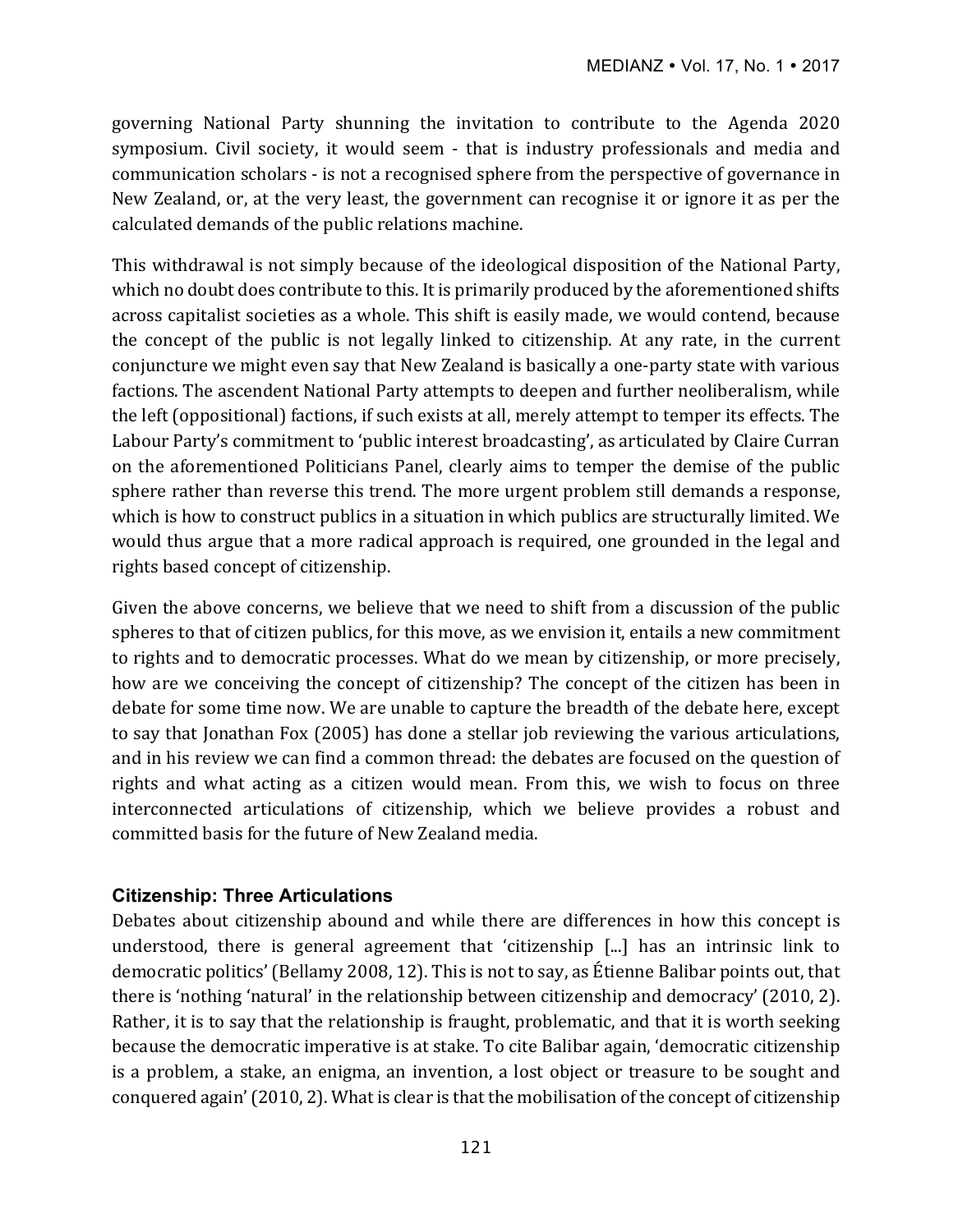immediately brings to the fore the issue of democracy, or more precisely, thinking through the democratic imperative, which for Balibar rests on a 'dialectic' between rights and duties, that is between the principles of liberty and equality  $-$  democracy and citizenship. Significantly, conceived in this way, citizenship opens pathways to participation in the political process and recognises the right to have rights in a community. Unlike the notion of the public, which as we have suggested is divested of its political imperative and therefore the question of rights, thinking through the notion of citizenship brings together three key components: 'membership, rights and participation [which] go together' (Bellamy 2008, 16). We would contend that rather than maneuver within a broken political sphere for access to public broadcasting/journalism services, civil society's participation in democratic processes should take the form of a rights based *demand*.

The views above echo Chantal Mouffe's point that citizenship is a 'form of identification, a type of political identity; something to be constructed, not empirically given' (1992, 231). Citizenship refers to the process that leads to the articulation of certain rights, the forging of a societal consensus about the nature and extent of rights and obligations, and the balance between different and often conflicting rights. To that extent, mobilising the concept of citizenship to critique or discuss the public broadcasting role of New Zealand media brings to the fore the question of rights and obligations. To be clear, Mouffe's conception of citizenship radicalises the liberal conception, which is premised on the homogeneity of the people and which is the condition for possibility of democracy. The liberal conception of the citizen is similar to the way in which the public is mobilised in discussions about public broadcasting in New Zealand: both operate on the premise of unity and non-differentiation. In other words, the public and the citizen are collective wholes. This is one of the key reasons why the public functions like an empty signifier: it can be mobilised to serve the interest of the state, the multinationals, and the people as a body politic. Mouffe's radicalisation of the notion of citizenship can be put in this way: 'rather than binding all citizens to one another in an image of unity, the problems of the political common would pit some against others in a web of allegiances and conflicts' (White 2011, 23). For Mouffe, the task of radical democracy is not to reproduce already existing subject positions, but to make possible new ones: As she writes, 'if the task of radical democracy is indeed to deepen the democratic revolution and to link diverse democratic struggles, such a task requires the creation of new subject positions that would allow the common articulation, for example, of antiracism, antisexism and anticapitalism' (1988, 42). As Enwezor et al (2002) note, this also reflects an ethical stance that sees the moral being inscribed into the political and a strong belief in change, agency and the capacity of democracy to constantly transform and adapt itself. It points to an idealized citizenship and  $-$  to a certain extent  $-$  to the impossibility of full  $$ complete and stable  $-$  citizenship. This is precisely why the notion of citizenship, as differentiated and heterogeneous is much more useful for it compels us to take into account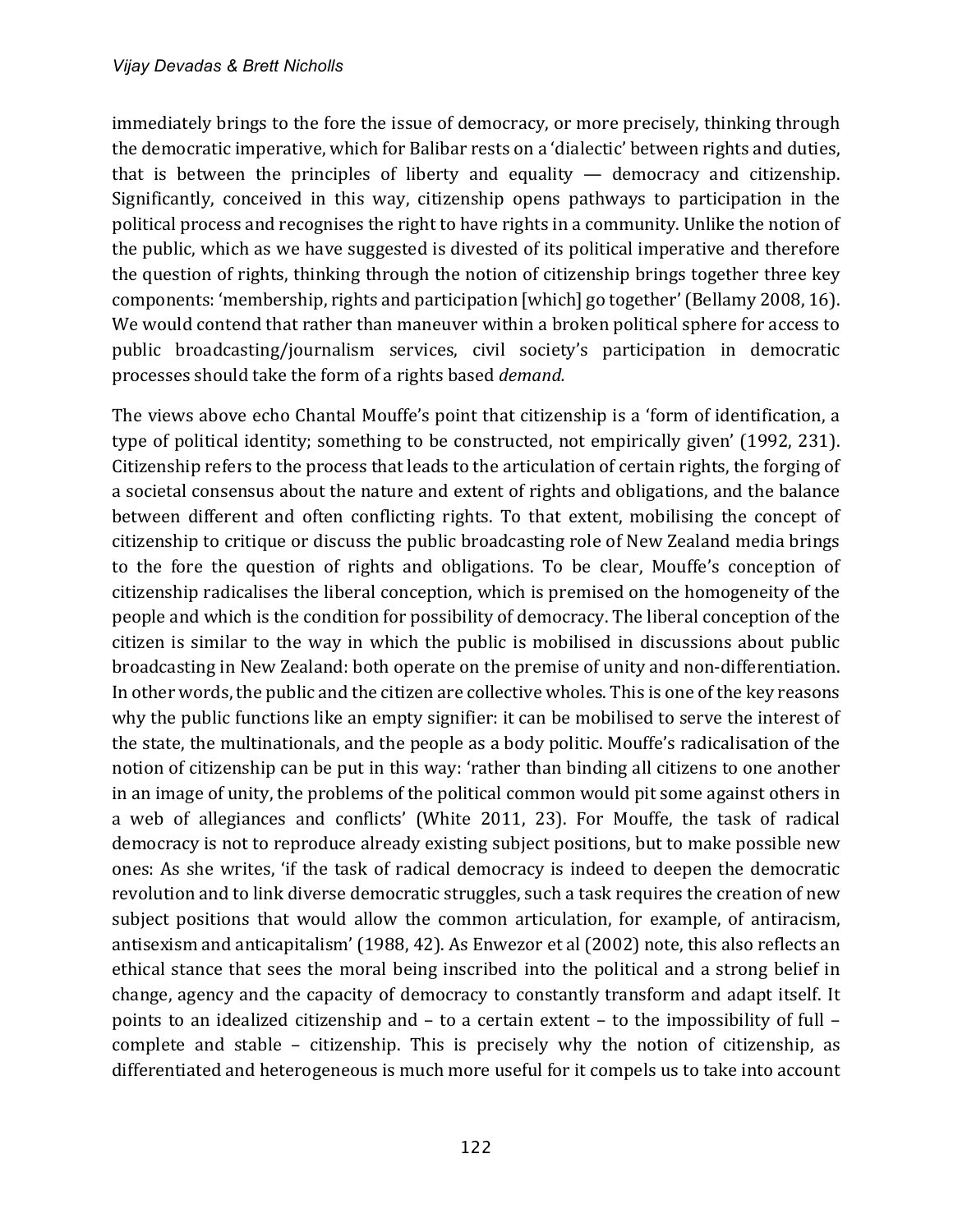the 'multiplicity of voices that a pluralist society encompasses', as well as 'the complexity of the power structure that this network of differences implies' (Mouffe 1999, 757).

We are acutely aware of criticisms against the concept of citizenship for its exclusiveness, on grounds that it excludes minorities, refugees, asylum seekers and other marginalised communities. The public sphere is, of course, not immune to such exclusions (Fraser 1990), but the difference between this and citizenship is that within the public sphere concept there is no solid ground to address this. This is why, against a conception of citizenship that ties it strictly to membership in a state or nation, scholars have advanced notions of cultural citizenship, sexual citizenship, transnational citizenship and multicultural citizenship to challenge the closed and exclusive notion of citizenship. The aim of these scholars is to advocate for a conception of citizenship that includes a multiplicity of people. To put it another way, any formation of a community of people tied to identity is bound to be exclusive and what is urgently needed is a conception of community and citizenship 'that sees it as a concept that does not have a guarantee of meaning, identity, belonging; a concept that does not have an essence  $-$  that of a unified collectivity' (Devadas and Mummery 2007). This is precisely why although we agree with these criticisms, we advance that rather than seek to ponder which conception of citizenship is inclusive, it would be productive to seize on Giorgio Agamben's argument that a conception of citizenship that is inclusive rests on making a distinction between people as a defined body politic, which excludes and people as a 'fragmentary multiplicity' (2000, 31) that exceeds the people as a universal. The latter is 'an inclusive concept that pretends to be without remainder' (Agamben 2000, 31), a notion of citizenship without exclusions. In tracing the theological-political genealogy of the idea of people, Agamben shows that the concept of the people (as a unified body politic) masks the fact that the 'body politic comes into being through a fundamental split and that in the concept of *people* we can easily recognise the conceptual pair identified earlier as the defining category of the original political structure: naked life (people) and political existence *(People),* exclusion and inclusion, zoe and bios' (2000, 33-34). Following this, we argue that the notion of citizenship that we advance here is a community of singularities, fragments, 'mediated not by any condition of belonging  $\left[\ldots\right]$  nor by the simple absence of conditions  $\left[\ldots\right]$ but by belonging itself' (Agamben 1993, 85).

In addition to conceptualising citizenship as subjects who belong and claim rights, it is also helpful to consider it, as Engin Isin suggests, in terms of 'sites and 'scales', in which claims to 'rights' are made when citizenship is enacted. Sites refer to spaces in, or platforms on which claims are made, such as 'bodies, courts, streets, media, networks, borders' (Isin 2009, 368), while 'scales' refer to 'the scopes of applicability that are appropriate to these fields of contestation', such as 'urban, regional, national, transnational, international' (Isin 2009, 368, 370). The drawback to using 'existing categories such as states, nations, cities, sexualities and ethnicities', writes Isin, is that 'we inevitably deploy them as 'containers' with fixed and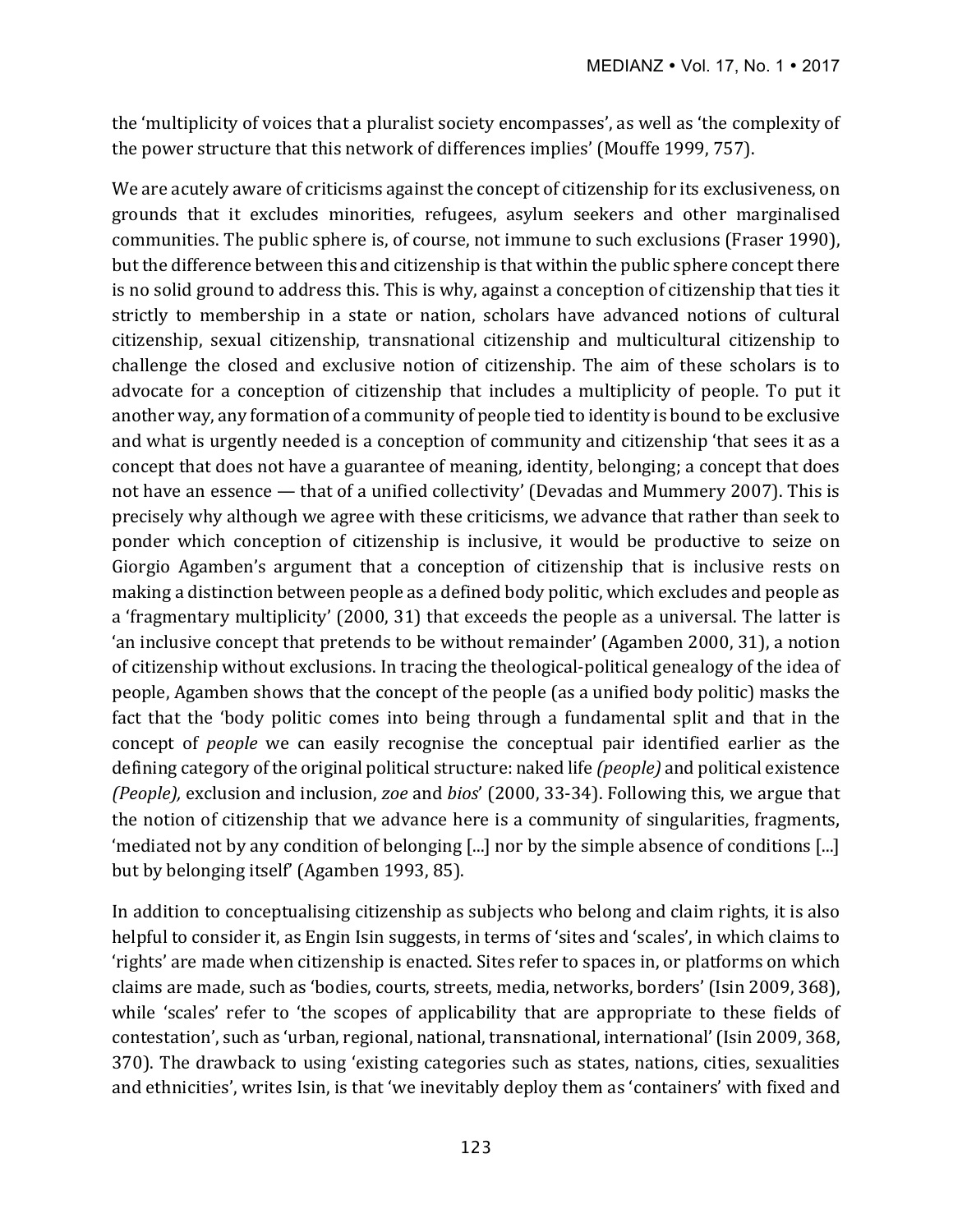given boundaries. By contrast, when we begin with 'sites' and 'scales' we refer to fluid and dynamic entities that are formed through contests and struggles' (Isin 2009, 370). Significantly, this reconception also moves the focus of citizenship from the formation of citizens to the actions of citizens: 'we shift focus from what people say (opinion, perception, attitudinal surveys) to what people do' (Isin 2009, 371). Thus, for Isin, when we consider 'acts of citizenship', the 'political' nature of given acts is less important than whether 'their enactment does indeed instantiate constituents' (2009, 18). What this mean is that an act of citizenship is 'implicated in the emergence of new "sites", "scales" and "acts" through which "actors" claim to transform themselves (and others) from subject into citizens as claimants of rights' (Isin, 2009, 368). Significantly, this also redirects us from 'asking "who is the citizen?" [... and focus on] what makes the citizen?" (Isin 2009, 383). For Isin, an act of citizenship does not eventuate when one participates in and through pre-existing methods. For example, the citizen who signs a petition with the Coalition for Better Broadcasting to save Radio New Zealand from government funding cuts is not engaged in an activist act, qua Isin. This is because s/he is participating through a pre-existing method (petition-signing) without creating new ways by which people enact their citizenship and/or enabling new people to engage as citizens who were not engaged before. She/he is the figure of 'active citizenship' whose actions does not rupture the habitus for 'these are routinised social actions that are already instituted' (Isin 2009, 379). In contrast, the figure of the 'activist citizenship' is one whose acts are transformative, through 'rupturing' extant and given methods of engagement (such as voting and paying taxes) and focuses on that which acts to 'break habitus and act in a way that disrupts already defined orders, practices and statuses' (Isin 2009, 384) and to deviate from standard scripts. This act of citizenship (as activist) will 'create a scene', in the multiple senses of the phrase (Isin 2009, 379), create new sites that enables people to participate as citizens in ways they could not before and alter the scales at work by widening the frame of those who are included amongst those who may participate. To cite Isin:

We can define acts of citizenship as those acts that transform forms (orientations, strategies, technologies) and modes (citizens, strangers, outsiders, aliens) of being political by bringing into being new actors as activist citizens (that is, claimants of rights) through creating or transforming sites and stretching scales (2009, 383).

The acts of citizenship that Isin speaks of require a 'break with habitus' (2009, 384), and to go beyond acting 'out already written scripts' and 'engage in writing scripts and creating the scene' (2009, 381). In the New Zealand context, we can turn to the struggle by, and amongst, the indigenous community to establish Māori Television as an example of activist citizenship. As outlined by Hokowhitu and Devadas, the claims for Māori Television were staged in terms of claims to justice, vis-a-vis 'the broader Māori cultural renaissance, and even broader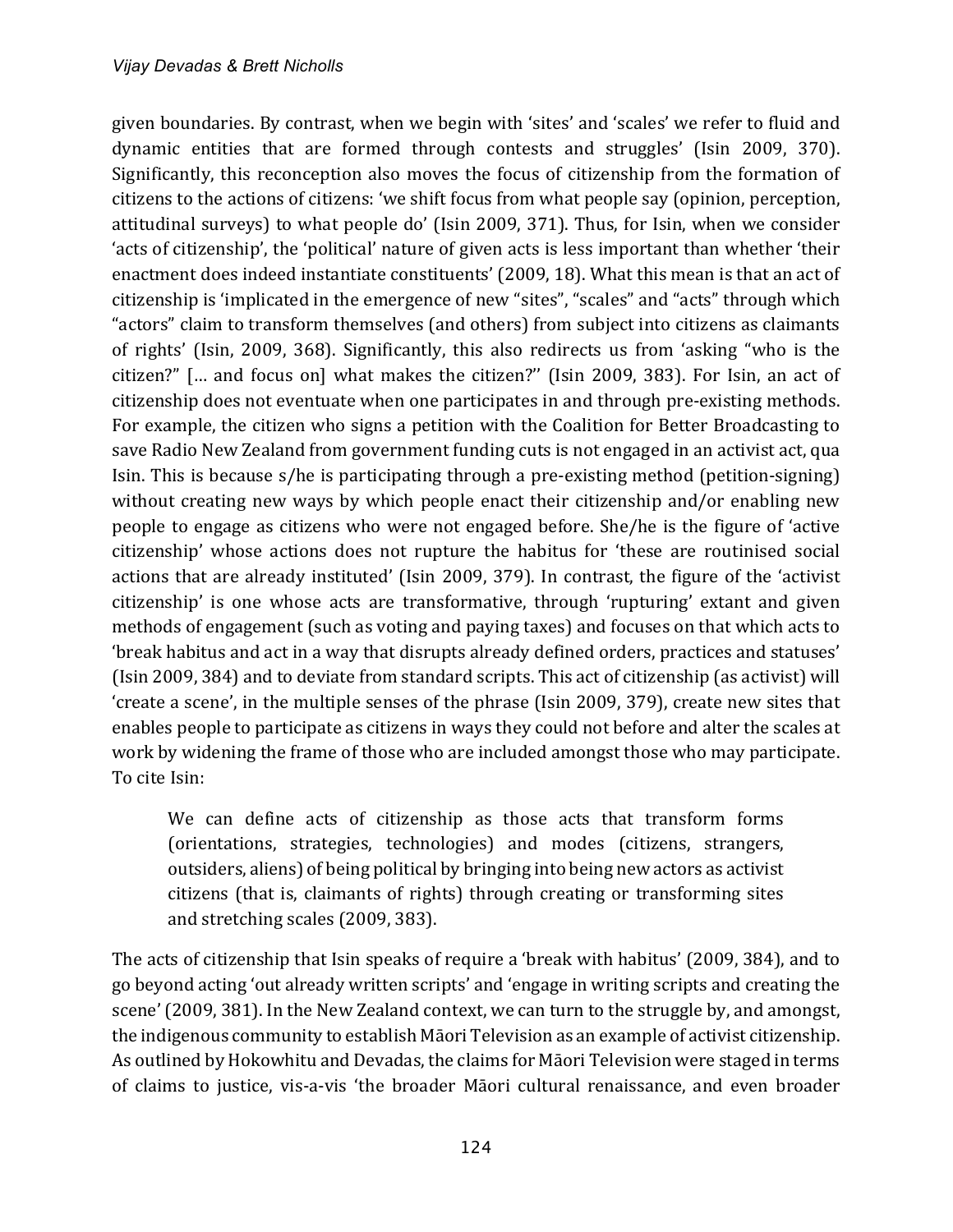transnational indigenous claims to sovereignty, bound together by the key indigenous postcolonial markers — land, language, culture, and community building' (2013, xli). What was enacted here was the creation of a scene by bringing together different modalities (sovereignty, justice, culture, rights) that dismantled the media habitus and opened a new site (Māori Television) that enabled people to participate as citizens in ways they could not before. We argue thus, that a closer look at the struggle to have Māori Television on New Zealand screen showcases how the onto-epistemological predicates that define media culture in the nation can be challenged. This for us is a fine example of activist citizenship at work.

So, what does a move from the public to citizenship ala Mouffe, Agamben and Isin mean for the media scene in New Zealand? In the next sections, we explore a number of modalities to begin to understand what a shift to citizenship would engender. These suggestions are focused on creating a scene, breaking habitus, and engaging in writing scripts.

# **Notes Toward a Future Media Scene**

## **Resistance/Activism**

Resistance/activism against the financialisation and commercialisation of the media in Aotearoa or poor reporting practices have taken an often-walked route: protest marches, petitions, social media collectivities, boycotts, and the formation of social collectivities remain the preeminent ways in which activism/resistance is staged. The discontent against the media is often couched in terms of the significance of maintaining public service media, and in the majority of cases, always involves the same people (those who are concerned with the national media scene). Given that the public is a dead-end concept, as we have suggested, and does not break the habitus, it is important to stage the activism/resistance on grounds of citizenship for this brings into the discussion and debate the question of rights, sovereignty, and justice. In doing so, the terms of engagement changes for now it includes all members of society, not just those exclusively concerned with the issue. Rights, justice and sovereignty involves the multiplicity of people and in that regard, this shift creates a new scene that is inclusive, and opens new sites that enables participation of people as citizens with inalienable rights and claims to rights. The shift is also ideologically powerful for it disentangles activism/resistance from being something that few disgruntled left-leaning people engage with and encompasses other citizens.<sup>1</sup> The lesson from the struggles to establish Māori Television is exemplary for what a shift to citizenship, in that case based on the Treaty of Waitangi principles, language as taonga, biculturalism, sovereignty, justice and indigenous rights can do is to change the scene, create a scene, and reconfigure habitus.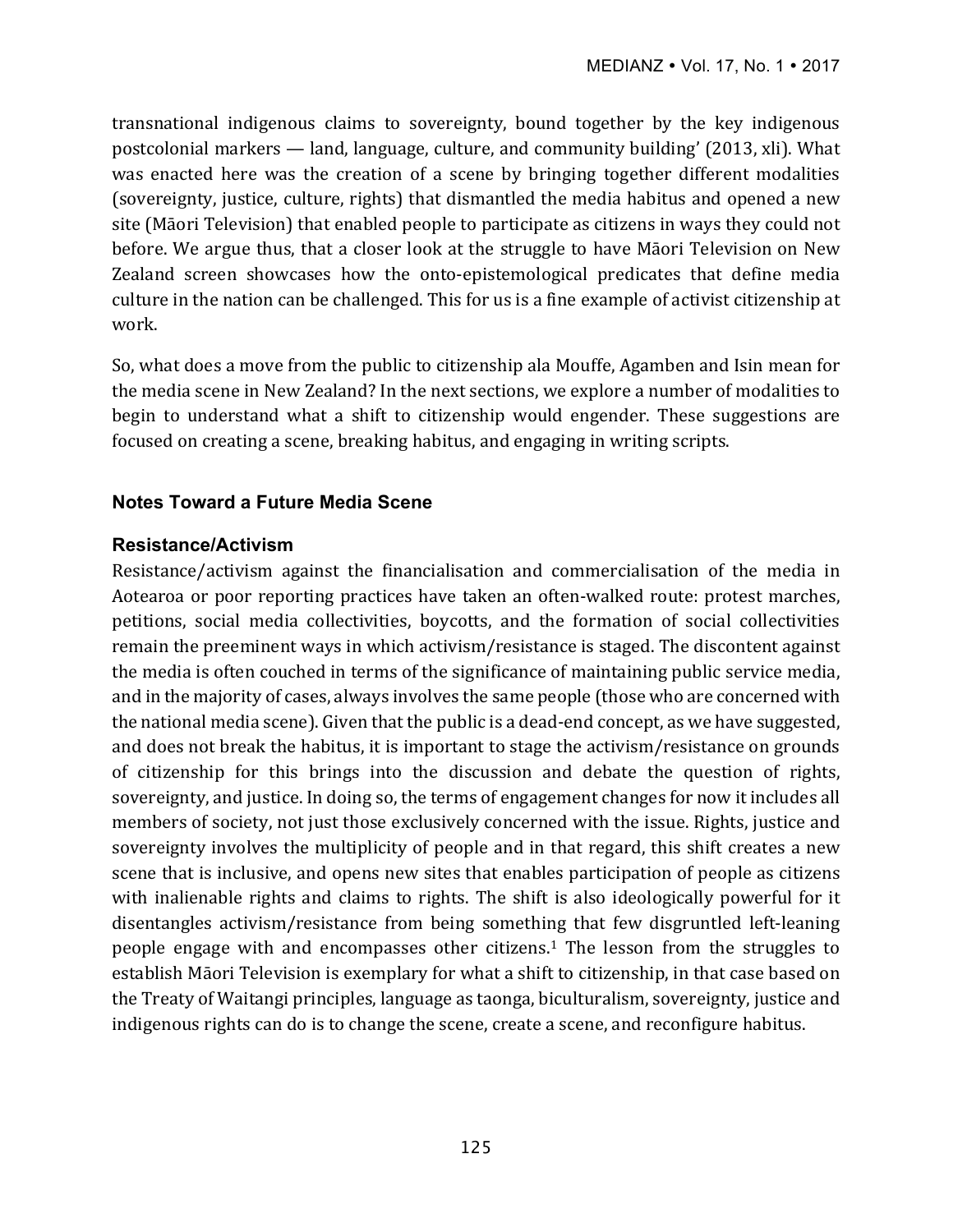## **Citizen Commissioning**

In his book *The Return of the Public*, Ben Hind critically examines the emergence of the public sphere and argues that the impact of neoliberalism on the media has left the state unable to protect public interest. The hegemony of financial markets over different aspects of life, from 'the family and intimate relations' (Hind 2012, 89) to governance, the 'changes on the structure of the global economy' (Hind 2012, 91), the privatisation of the 'the collective provision of social goods such as education and health' (Hind 2012, 88), and the disintegration of trade unions has led to the emergence of an effectual 'neoliberal publics [that] continue to dominate the economy, the political process and the climate of opinion' (Hind 2012, 93). And this is precisely why he suggests that the population is unable to embark on any form of meaningful political action as it does not have access to secure information or the ability to disseminate or share this information. In the era of neoliberal publics, 'public broadcasters have failed just as private broadcasters have and there is a need for a new mechanism to create and share journalistic content' (Ansari 2012, E6). What is required, for Hind, is a new mechanism that can take control of the media and information flow. This mechanism can be built, he maintains, on the notion of public commissioning. As he points out, 'public commissioning, as opposed to public journalism, replaces the power of owners and superiors with the power of citizens at crucial points of decisions. But it is not the same as citizen journalism' (2012, 162). Further, 'public commissioning  $\left[ \ldots \right]$  recognises that a sovereign public can only establish itself under conditions of general participation. To repeat, this is not to advocate citizen journalism of the sort that currently excites so much interest and attention. Citizens need to take direct control of material resources and distribute them at the point of commissioning and at the point of publication' (Hind 2012, 173). We are in tune with Hind's proposition, but bend it a little because for us the notion of the public sphere has become troubled: a point that he recognises as well in his criticisms of modern notions of the public. This is precisely why we wish to suggest that rather than seeking a public commissioning mechanism we should strive for citizen commissioning, which recognises not just the limits of the notion of the public sphere but also brings to the fore the question of rights as we discussed previously. Thus, in keeping with Hind's proposition but replacing the notion of public sphere with citizen publics we would argue that the proposal seeks to democratise public debate through a system of citizen-led editorial commissioning. Such a proposition involves the creation of a scene, breaking habitus and writing new scripts.

# **Breaking the Public Relations Habitus**

In his book, Hind argues there is an urgent need to break the overpowering habitus of the public relations industry. As he points out, 'public relations has sought to prevent the population from establishing itself as an autonomous body of informed citizens who communicate effectively amongst themselves and respond effectively to claims made by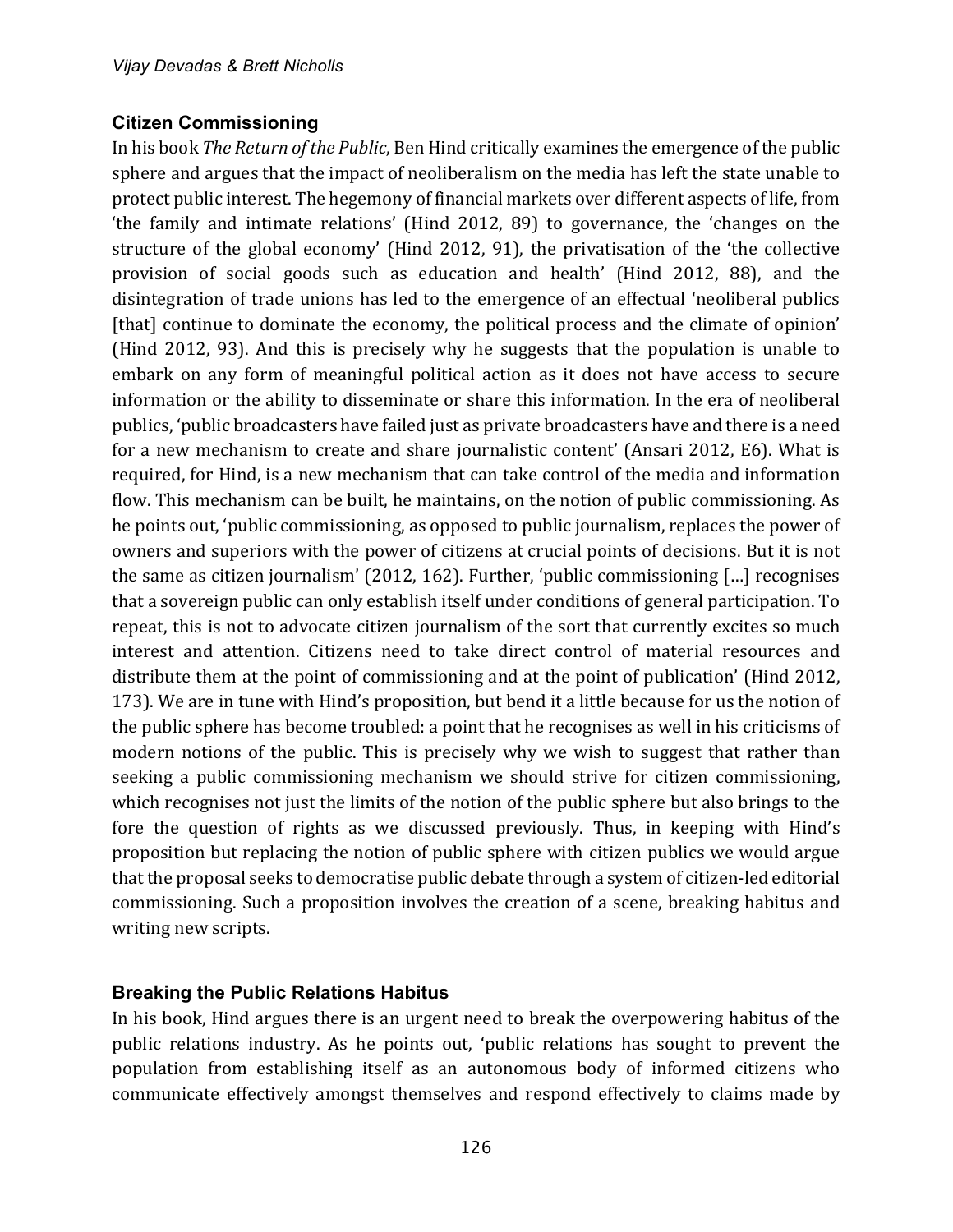powerful individuals and interests' (2012, 203). In New Zealand, like other nations, the PR industry continues to grow exponentially. There has been a '56 percent increase between 2006 and 2013' in PR professionals (McKenzie 2015). This now means that public relations professionals outnumber 'print, television and radio journalists three to one' (McKenzie 2015). This is an alarming situation from the perspective of democracy, a happy situation from the perspective of capital. The scene needs to be changed. Alongside the rise of the PR industry, media ownership continues to become increasingly concentrated in New Zealand. The JMAD New Zealand media ownership reports from 2012 to 2017 confirm this, and the impact of further concentration, as we have discussed earlier, is the marginalisation or loss of diversity and dissenting opinions. There is therefore a need for the state to place regulatory limits on media ownership. What is also required, is the creation of a scene. We claim that this scene should be built around what we call citizen-led editorial commissioning. This involves citizens, drawing upon a pool of state funding and commissioning journalists to investigate and write reports on areas of interest and concern. This system does not involve 'the sweeping away of existing media forms. Rather, the aim must be [to] supplement them with new institutions of information' (Hind 2012, 157).

We are aware of critiques of Hind's aim to supplement (even in that dangerous sense outlined by Jacques Derrida) existing media forms. Stephen Whitehead argues that 'as trust in journalists declines, and newspapers continue to lose readers, it's hard not to feel that by focusing on the mass media, Hind is backing a losing horse. Perhaps another remedy can be found in an area which Hind largely discounts: social media' (2010). Indeed, social media has enabled the voices of citizens to be audible. Politically-motivated citizens are starting to assemble online and in the real world. The citizen-led documentation, reflections, comments and criticisms by Christchurch residents on the turmoil through social media is a case in point. However, as stated above, we are cautious about over-emphasising the role of social media here, and throwing the journalist baby out with the bathwater. We contend that social media itself is not immune to the forces of corporations, or, indeed, surveillance, and that journalists are indispensable for maintaining news quality. Rather than 'new approaches which democratise news-gathering' and 'funding schools for citizen journalists, teaching them the skills they need to create their own accounts of the world', as Whitehead  $(2010)$ proposes, democracy is better practiced through utilising the existing skill set of journalists, and citizen-led commissioning will further enhance this skill set. As Hind compellingly asserts, and it will be worth quoting him at length:

Journalists are not stupid. They must know that their audiences will not be satisfied for much longer with coverage that defers to a ridiculous political and economic establishment while mocking or misrepresenting serious and wellintentioned citizens. It is past time that journalists found ways of reporting that support public participation. They have been trained to convey the views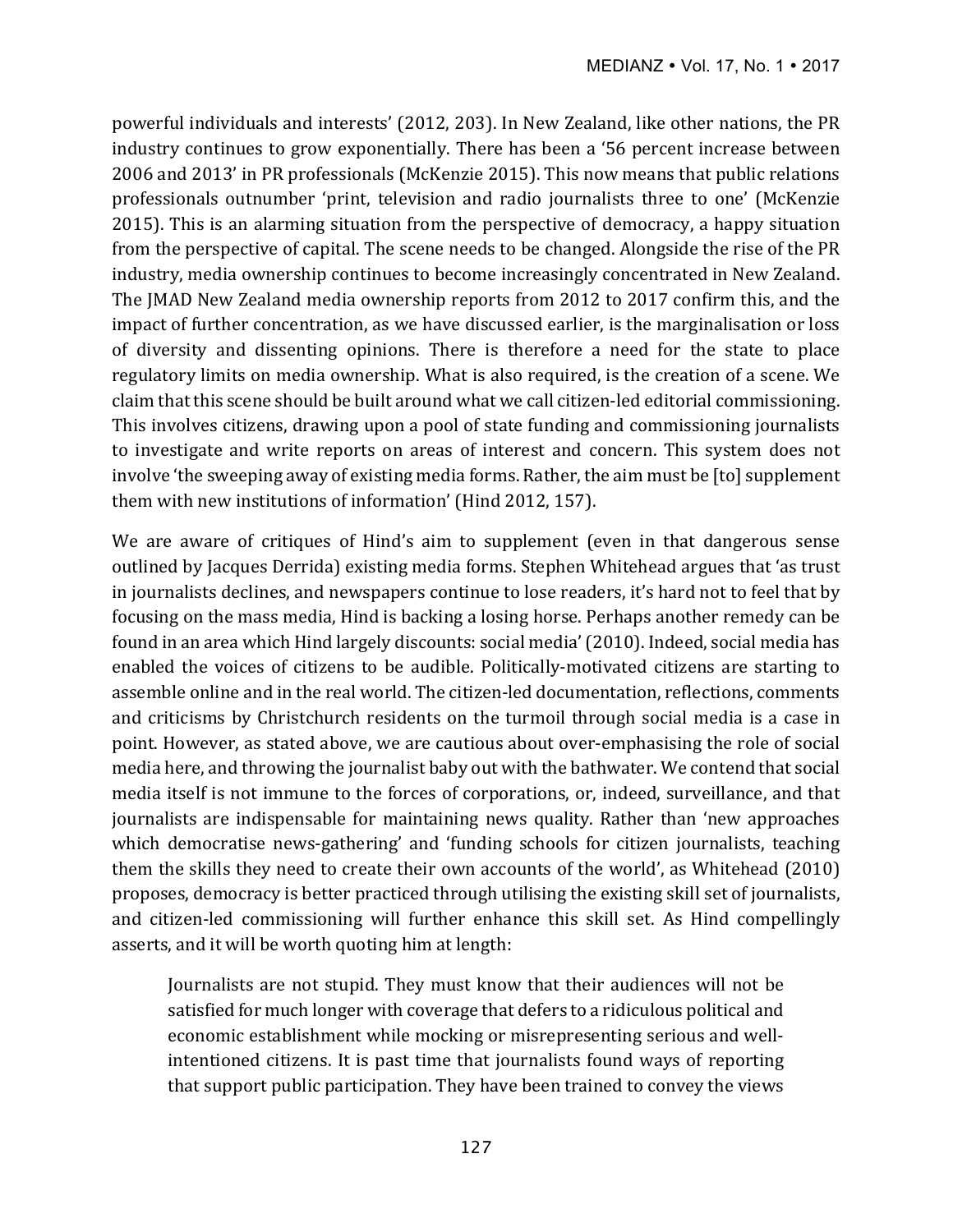of the decision-makers inside to the masses outside. But rather than watch a simulacrum of public life, more and more people are looking to achieve public status for themselves. They are looking for media that acknowledges this and helps the citizen body to form itself, to clarify its opinions, and act as it thinks best. The challenge for many journalists, in other words, is to describe what is happening in front of their eyes. If they choose to remain committed to their understanding of how communications should be organised, if they remain wedded to their privileges as operatives in the mass media, they risk irrelevance (2011).

## **Citizen-Oriented Participation**

Following Cammaerts, we believe that a shift to citizen-commissioned journalism entails 'a plea for a participatory and citizen-oriented approach to information and communication, embedded in an open and transparent democratic culture' (2007, 5). If a scene is to emerge for civil society to engage in political and cultural debate, questioning state and corporate power, and articulating alternative points of view, journalism must be situated within broader shifts in communications and information infrastructures as well as the legal rights and obligations that ought to be drawn up around these infrastructures. It is strange that the politicians on the aforementioned politicians panel — particularly from the Greens and The Labour Party  $-$  keep their 'public interest broadcasting' policy separate from their interest in a Digital Bill of Rights. Clearly, the public is being considered here by the politicians in terms of (a rather tired-looking) Broadcasting Act 1989. But surely developments in communications technologies warrant folding key areas of The Broadcasting Act into a new Digital Bill of Rights. The public interest, or, in the terms we have suggested, the citizens' interest, should be a central component of any Digital Bill of Rights.

Such a Bill is, of course, both necessary and vital for New Zealand. It seems to us that along with overcoming the limits of The Broadcasting Act, it is also necessary to reinvigorate the New Zealand Bill of Rights Act 1990. In the Democratic and Civil Rights section of the Act, for instance, there is no provision for *ensuring* a robust and dynamic means for civil society to participate in democracy. Yet, the United Nations Commission on Human Rights, states that civil society is

a vehicle for citizens to articulate and debate their interests, while monitoring the actions of the State. Civil society includes many types of organisations, processes and movements. A democratic civil society can best develop in an appropriate cultural, institutional and legal framework where the rule of law is respected and tolerance is promoted. [...] To strengthen civil society, a consistent effort should be made by Governments, international institutions and civil society itself to ensure its participatory nature. Like democracy, civil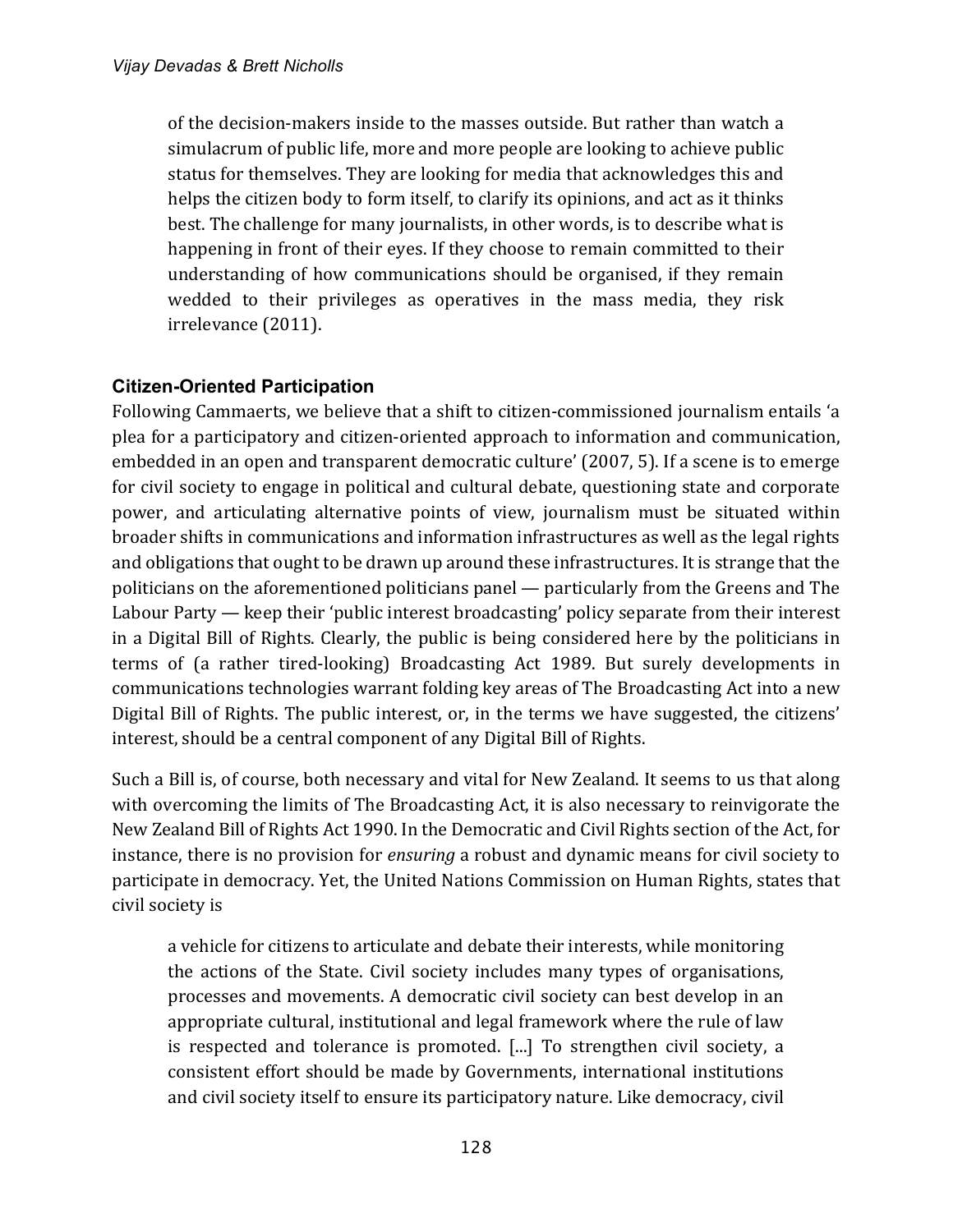society strengthening is a long-term process and support is most productive when it is provided over a long period of time (UN Commission on Human Rights 2003). 

We wonder what measures the New Zealand government has put in place to strengthen the participatory nature of civil society. New Zealand is, after all, a signatory to the UN treaty, the International Covenant on Civil and Political Rights, sections of which the above quote defines. The New Zealand Bill of Rights connects New Zealand to this treaty, and to international human rights discourses and practices. We would argue that the New Zealand government has done very little to ensure the participation of civil society in dialogic processes of governance. We agree with the UN Commission on human rights report that the expression of civil society 'ensures that a democratic system actually functions, and continues to democratise, for there is no perfect democracy' (2003). Democracy is an ongoing process, rather than a *fait accompli*. This is why robust and free public expressions are vital, and why publics are a matter of citizens' rights. Citizen-commissioned journalism would thus be a key part of the following. To reprise Cammaerts, citizens have the right to:

- Access to infrastructure, capabilities, skills, services, and qualitative content
- Real diversity and pluralism of channels of expression and media outlets
- Vibrant and pluralistic cultural spheres that go beyond the mainstream to difference and minority views
- Independence, ethical norms and protection of journalists
- The common good, knowledge sharing and decommodification forms of information
- Fair trade and sustainable development
- Support for participatory citizens' media initiatives  $(2007, 5)$ .

Insisting on these rights enables citizens to move toward a communications rights discourse that challenges the corporatist media scene and habitus that has commodified information. A Digital Bill of Rights that earmarks these rights as fundamental and foundational is necessary to cultivate a future media scene that is democratic and assures the participation of civil society.

# **Conclusion: Reinvigorating Publics**

Our proposition is that public broadcasting is a defunct means for producing and maintaining public life and debate. This is not to say, leaving aside the obvious point that broadcasting is not the only means for public expression and debate, public broadcasting has ceased to exist or that it no longer functions anywhere as a public site. Clearly the BBC in Britain continues to occupy a prominent role, as do the ABC and SBS networks in Australia.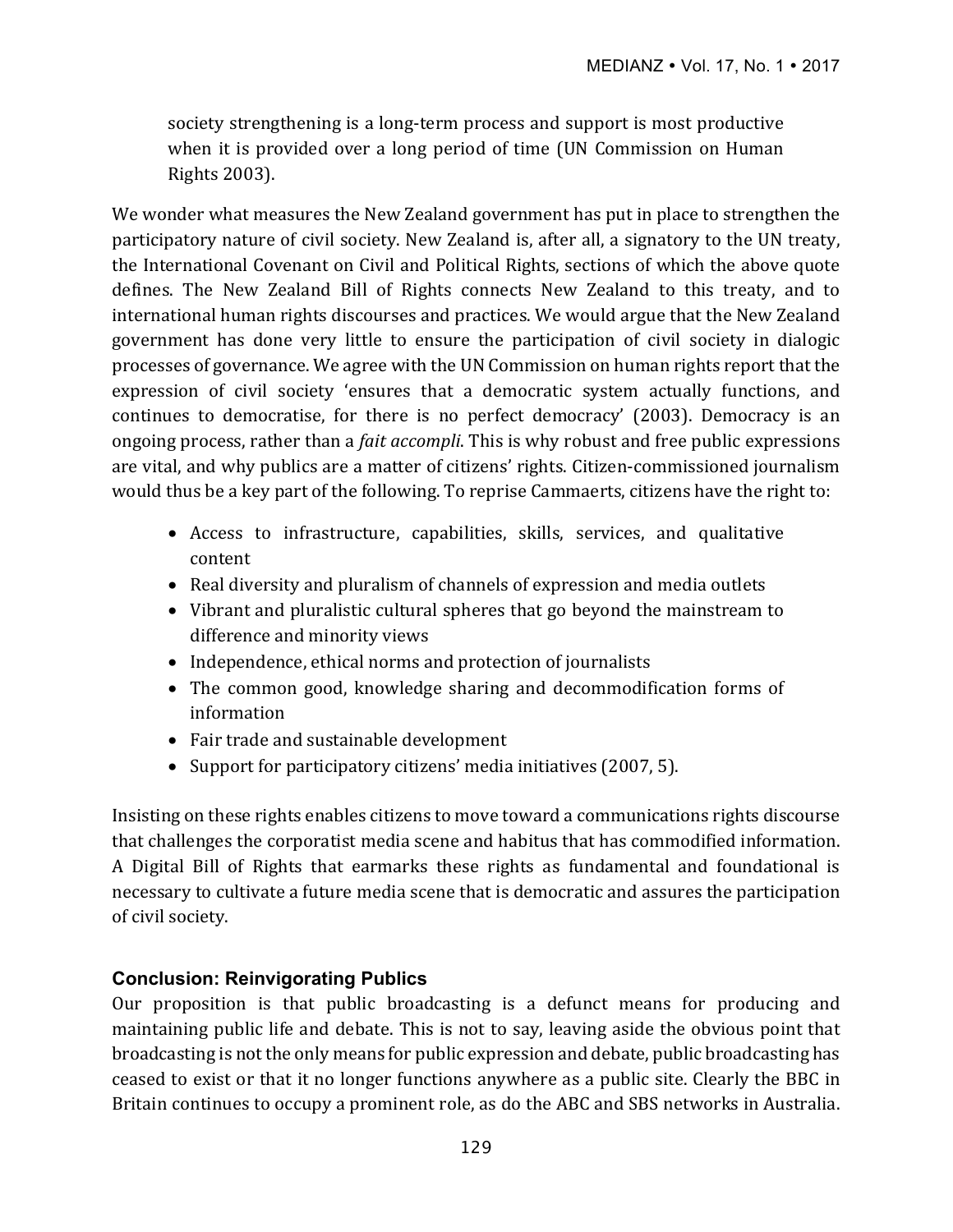In New Zealand, the neoliberal processes of deregulation, privatisation, and financialisation have all but demolished public sites of debate and expression and the institutions that might support them. In the broadcasting sphere, only Radio New Zealand (RNZ) has managed to survive. However, this designation is even tenuous since, according to Peter Thompson, the RNZ board recently declared that RNZ is 'a competitive organisation not public service per se' (2017). Māori Television has also taken on the mandate of being a public broadcaster (due, we might add, in no small part to the Treaty of Waitangi and the discourse of rights).

We should also note too that the ongoing instrumentalisation of Universities and current underfunding of the Humanities is also a component of this demolition. Our broader point is that the mediating role of these public institutions, in relation to governance and the state, has begun to wane. This is due to both the structural processes of liquid modernity, as we pointed out, and the rise of new information and communication technologies. There is now no modern public for public broadcasting to inform, educate, and entertain. The forces of the market and commercialisation, and the power of the state, can no longer be combatted by public broadcasting. This is not because of a lack of will on the part of those sections of civil society that desire to build and maintain various publics. It is because there is no longer any structural space between the market and the state for public broadcasting to occupy. In order to rebuild what remains of the public sphere, it is thus necessary to turn away from concepts forged within the context of modernity to concepts produced in liquid times. Citizenship and human rights, it seems to us, are the only remaining areas of social and political life that offer a means to offset the corrosive forces of liquidation and neoliberalisation. The time has come to employ legal means to work toward this.

We argue that, despite the intertwined nature of these spheres, citizens should have a legal right to participate in public life and debate free from state control and free from the vagaries of the market. Habermas's aim for an uncoerced space is thus not misplaced. However, our view of citizen publics differs from Habermas's view of the modern public in three ways. First, citizen publics, as we envisage them, are a matter of citizens' rights rather than a structural feature of society. These rights can become the basis for developing public life and debate in liquid times. Our emphasis upon 'scenes' and citizen commissioning that is fluid and dynamic, and as inclusive as possible, enables citizens to participate in politics. This includes accessing, storing, and editing information that is democratically meaningful. In the case of journalism, this role is recast, and becomes akin to what Lewis and Usher call 'open source journalism'. Open source culture, they tell us:

carries with it certain assumptions about technology's normative values: namely, transparency (coding in the open, with bug-tracking); iteration (continuously releasing unfinished code for betatesting); tinkering (privileging play and experimentation, focusing on the process of work more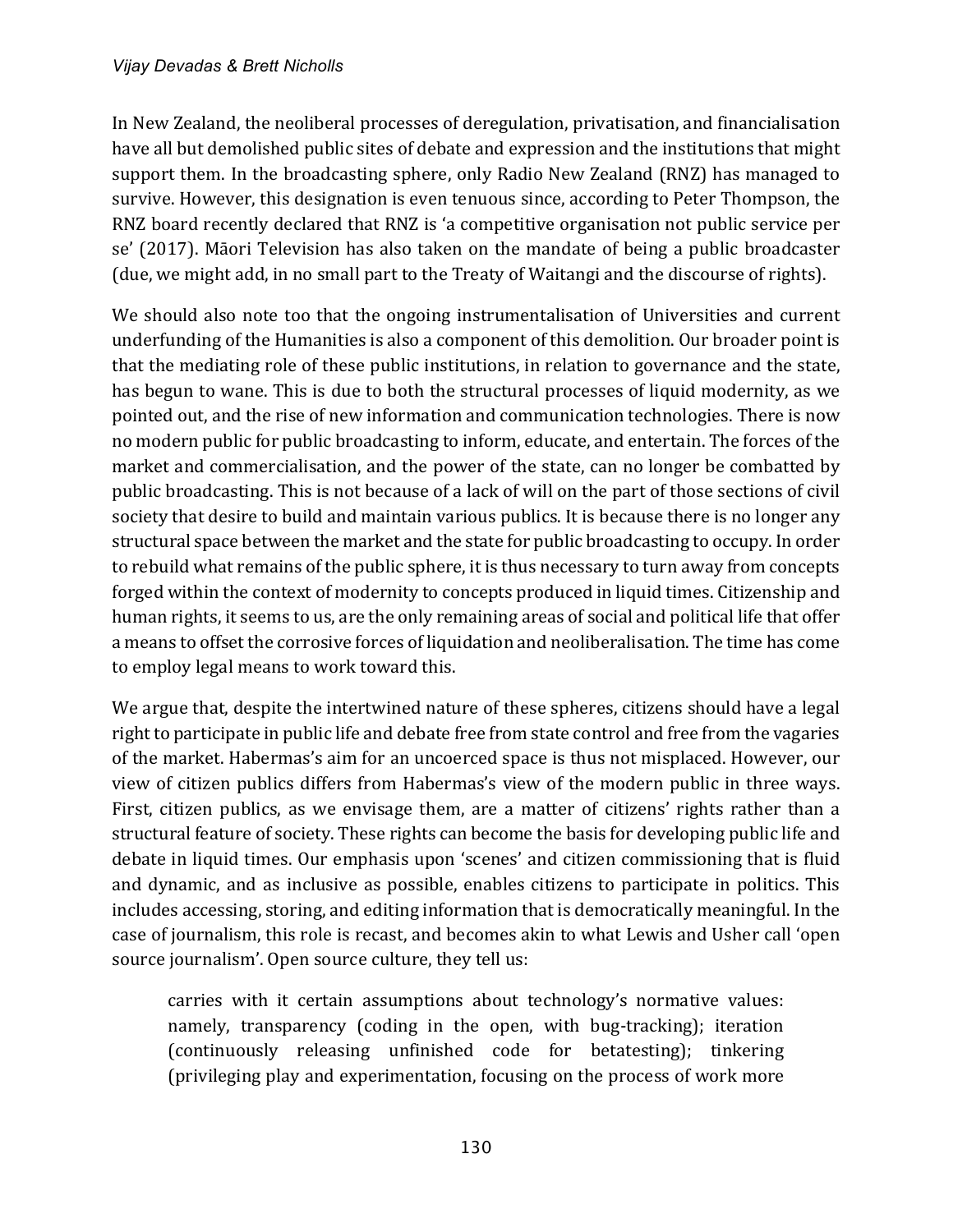than its outcome); and participation (encouraging input from the widest possible group of collaborators) (2013, 607).

Recast journalists, Lewis and Usher suggest, 'would be curators in a community conversation, directing the goals of the conversation but involving community members as active participants' (2013, 612). Definitions of journalism as a civic institution providing timely and reliable information (Kreiss 2016, 73), and which, on many occasions, simply becomes the mouthpiece for power, give way to journalism as an active and participatory process. Instead of the media professional occupying a central and privileged role between civil society and the state, a location, we might add, that produces split loyalties (do journalists speak for the state or the people?), journalists directly take on the democratic interests of civil society.

Second, an emphasis upon citizens' rights brings a new focus to the relationship between state and corporate powers and journalists. The figure of the 'bipolar' journalist (Reich, 2012), which, we should point out, is structurally produced, can be tempered by the specifically defined task of representing the democratic voice of citizens. This task specifically aims to be a kind of reverse surveillance. The increasing power of the state and corporation to surveil citizens and consumers has coincided with an increase in state and corporate secrecy and lack of accountability. The secrecy of the recent Trans Pacific Partnership negotiations is a case in point (Peters 2014). The institution of a Digital Bill of Rights is a step in this direction for it calls for increased accountability of state and corporate powers.

Finally, we would argue that a project to undertake a 'cognitive mapping' (Jameson 1991, 417-418) of the current situation of public life and debate in New Zealand is both necessary and urgent. Such a mapping will provide a basis for exploring legal avenues to foster democratic participation and develop a robust public culture. We are now entering a phase in which the study of media and communications needs to expand beyond the safe walls of the discipline and academia, and begin conversing with other bodies (legal, NGOs, and community sectors), institutions and disciplines (political science, law, and so on). This is the first step for an urgent cognitive mapping to articulate an open and democratic future media scene in New Zealand.

## **Notes**

1. We recognise that these distinctions (left, right, centre) are not rigid and open to debate. We use these distinctions to demarcate the criticism often-heard when like-minded socialites gather to voice their discontent against mainstream media practices.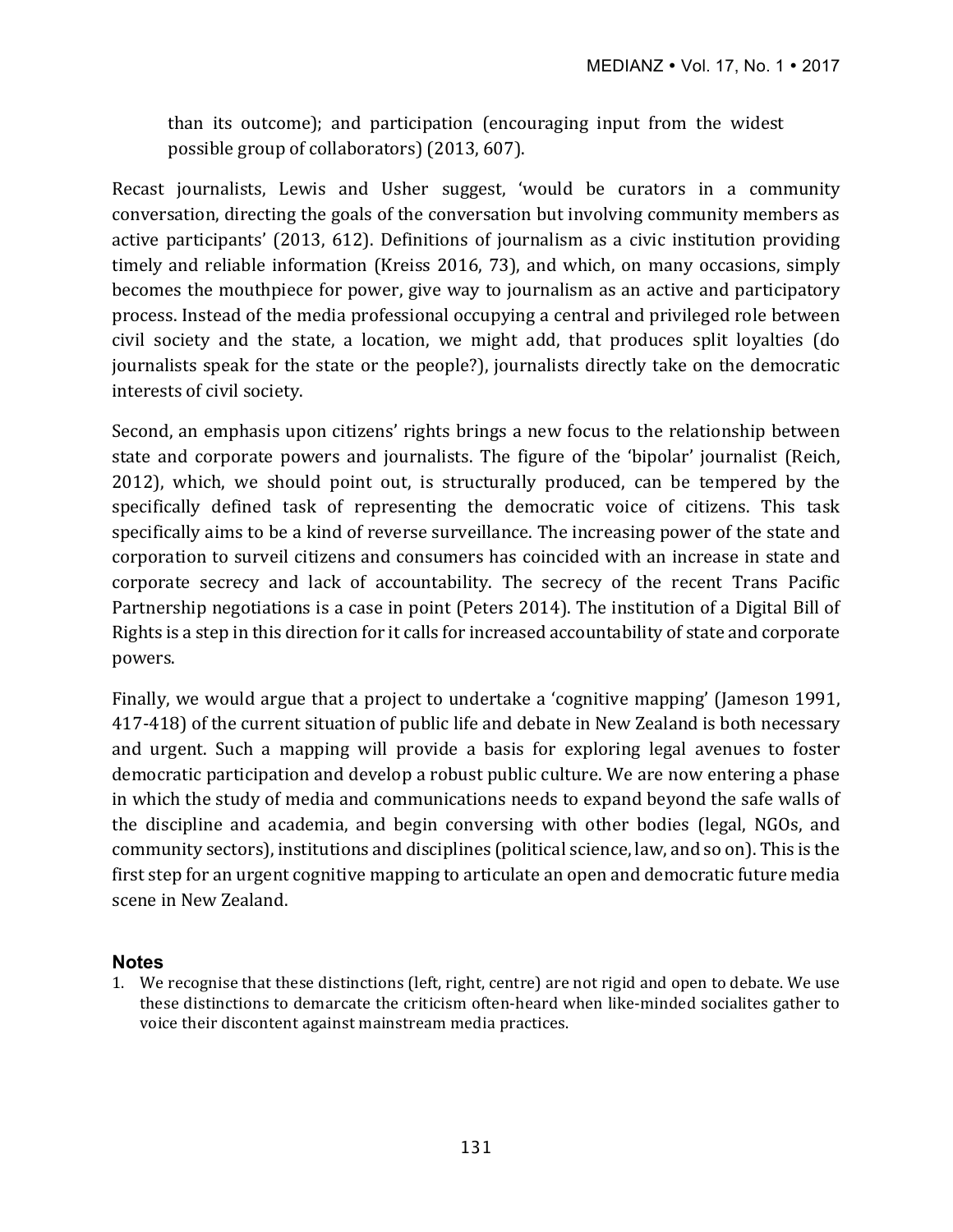## **References**

Agamben, Giorgio. 1993. *The Coming Community*. Translated by Michael Hardt. Minneapolis & London: University of Minnesota Press.

Agamben, Giorgio. 2000. *Means Without End: Notes on Politics*. Translated by Vincenzo Binetti and Cesare Casarino. Minneapolis: University of Minnesota Press.

Ansari, Sadiya. 2012. 'The Return of the Public'. *Journal of Communication* 62 (2): E5-E7.

Balibar, Étienne. 2010. 'Antinomies of Citizenship'. *Journal of Romance Studies* 10 (2): 1-20.

Bargh, Maria. 2007. 'Māori Development and Neoliberalism'. In *Resistance and Indigenous Response to Neoliberalism, ed. Maria Bargh, 25-44.* Wellington: Huia Publishers.

Baudrillard, Jean. 2014. *Screened Out*. London: Verso.

Bauman, Zygmunt. 1999. In Search of Politics. Cambridge: Polity.

Bauman, Zygmunt, and Nicholas Gane. 2004. 'Zygmunt Bauman: Liquid Sociality'. In *The Future of Social Theory*, ed. Nicholas Gane, 17-47. London & New York: Continuum.

Bellamy, Richard. 2008. *Citizenship: A Very Short Introduction*. Oxford: Oxford University Press.

Cammaerts, Bart. 2007. 'Citizenship, the Public Sphere, and Media'. In *Reclaiming the Media: Communication Rights and Democratic Media Roles*, eds. Bart Cammaerts and Nico Carpentier, 1-8. Bristol, Chicago: Intellect.

Dean, Jodi. 2009. *Democracy and Other Neoliberal Fantasies: Communicative Capitalism and* Left Politics. Durham and London: Duke University Press.

Devadas, Vijay, and Jane Mummery. 2007. 'Community Without Community'. *Borderlands e-Journal* 6 (1). Available from http://www.borderlands.net.au/vol6no1\_2007/devadasmummery\_intro.htm

Fraser, Nancy. 1990. 'Rethinking the Public Sphere. A Contribution to the Critique of Actually Existing Democracy'. Social Text 25/26: 56-80.

Fox, Jonathan. 2005. 'Unpacking 'Transnational Citizenship'. Annual Review of Political *Science* 8: 171-201.

Garnham, Nicholas. 1986. 'Media and the Public Sphere'. In *Communicating Politics*, eds. Peter Golding, Graham Murdock and Philip Schlesinger, 37-53. Leicester: Leicester University Press.

Habermas, Jürgen. 1974. 'The Public Sphere: An Encyclopedia Article (1964)'. *New German Critique* 3: 49-55.

Habermas, Jürgen. 1991. *The Structural Transformation of the Public Sphere: An Inquiry into a Category of Bourgeois Society*. Cambridge: The MIT Press.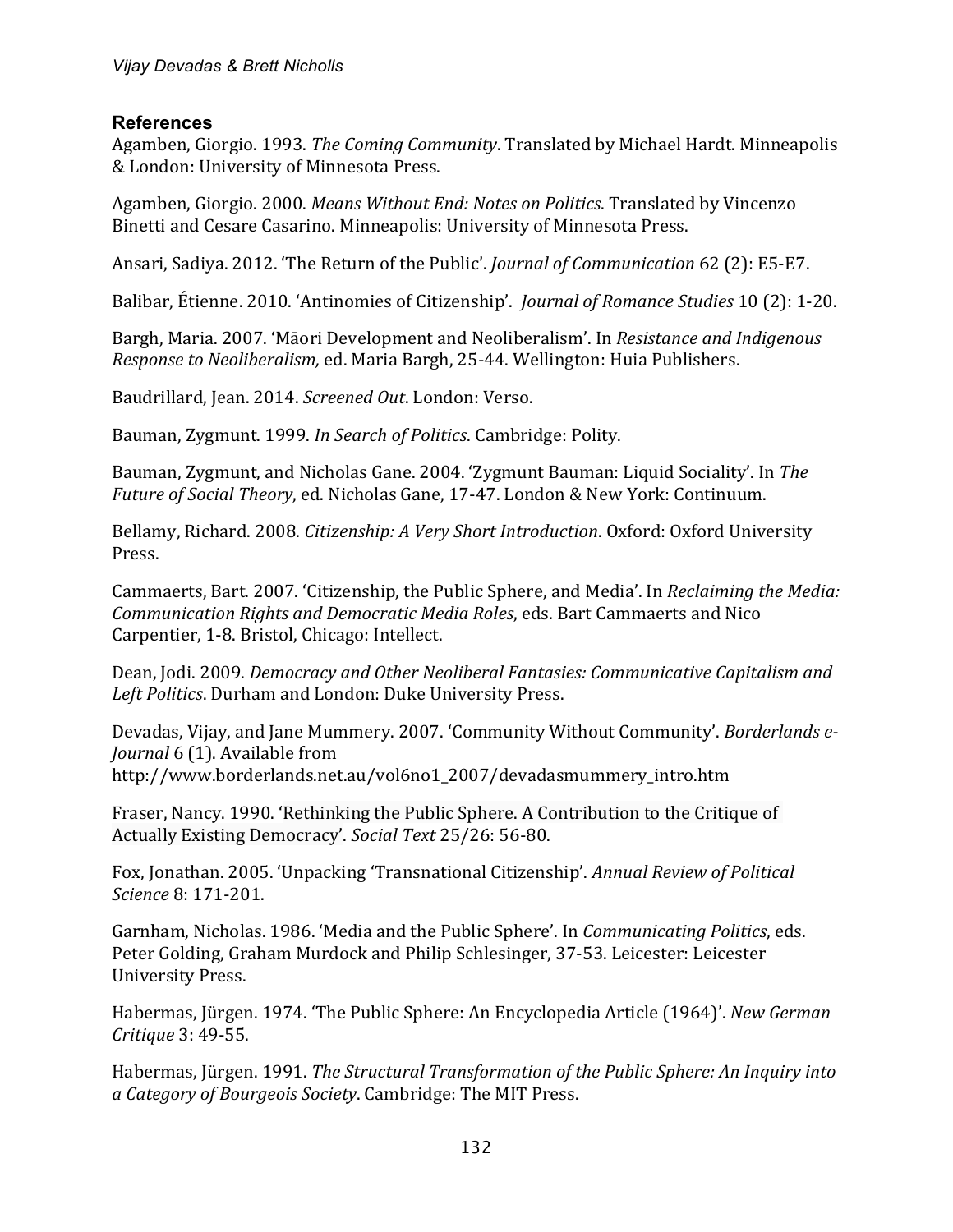Habermas, Jürgen. 1996. *Between Facts and Norms. Contributions to a Discourse Theory of* Law and Democracy. Cambridge: The MIT Press.

Habermas, Jürgen. 2005. 'Concluding Comments on Empirical Approaches to Deliberative Politics'. *Acta Politica* 40 (3): 384-392.

Habermas, Jürgen. 2006. 'Political Communication in Media Society: Does Democracy Still Enjoy an Epistemic Dimension? The Impact of Normative Theory on Empirical Research'. *Communication Theory* 16 (4): 411-426.

Habermas, Jürgen. 2009. *Europe: The Faltering Project.* Cambridge: Polity.

Hacon, Christopher. 2017. *The Neo-Liberal Apparatus and the Social Media Technology of* Power. PhD Thesis. University of Otago, Dunedin, New Zealand.

Harvey, David. 2005. A Brief History of Neoliberalism. London: Oxford University Press.

Hind, Dan. 2012. *The Return of the Public: Democracy, Power and the Case for Media Reform.* London: Verso.

Hind, Dan. 2011. 'Mass Media, or Public Media? The Way Communication is Organised is Developing as Public Societies Encourage Deliberations Between Equals'. Al Jazeera, 20 October. Available from

http://www.aljazeera.com/indepth/opinion/2011/10/201110207714864929.html 

Hokowhitu, Brendan and Vijay Devadas. 2013. 'Introduction. Fourth Eye: The Indigenous Mediascape on Aotearoa New Zealand'. In The Fourth Eye: Māori Media in Aotearoa New Zealand, eds. Brendan Hokowhitu and Vijay Devadas, xv-1. Minneapolis: University of Minnesota Press.

Isin, Engin. 2009. 'Citizenship in Flux: The Figure of the Activist Citizen'. *Subjectivity* 29: 367-388.

Jameson, Fredric. 1991. *Postmodernism or, the Cultural Logic of Late Capitalism*. Durham: Duke University Press.

Kelsey, Jane. 1997. *The New Zealand Experiment: A World Model for Structural Adjustment?* Auckland: Auckland University Press.

Kreiss, Daniel. 2016. 'Beyond Administrative Journalism: Civic Skepticism and the Crisis in Journalism'. In *The Crisis of Journalism Reconsidered: Democratic Culture, Professional Codes,* Digital Future, eds. Jeffrey C. Alexander, Elizabeth Butler Breese, and María Luengo, 59-76. Cambridge: Cambridge University Press.

Lewis, Seth C., and Nikki Usher. 2013. 'Open Source and Journalism: Toward New Frameworks for Imagining News Innovation'. *Media, Culture and Society* 35 (5): 602-619.

McKenzie, Erin. 2015. 'Public Relations vs Journalism: Is the Rise of PR a Threat to the Fourth Estate?'. *StopPress*. Available from http://stoppress.co.nz/news/public-servicejournalism-versus-public-relations-professionals-uprising-pr-threatening-fourth-estate